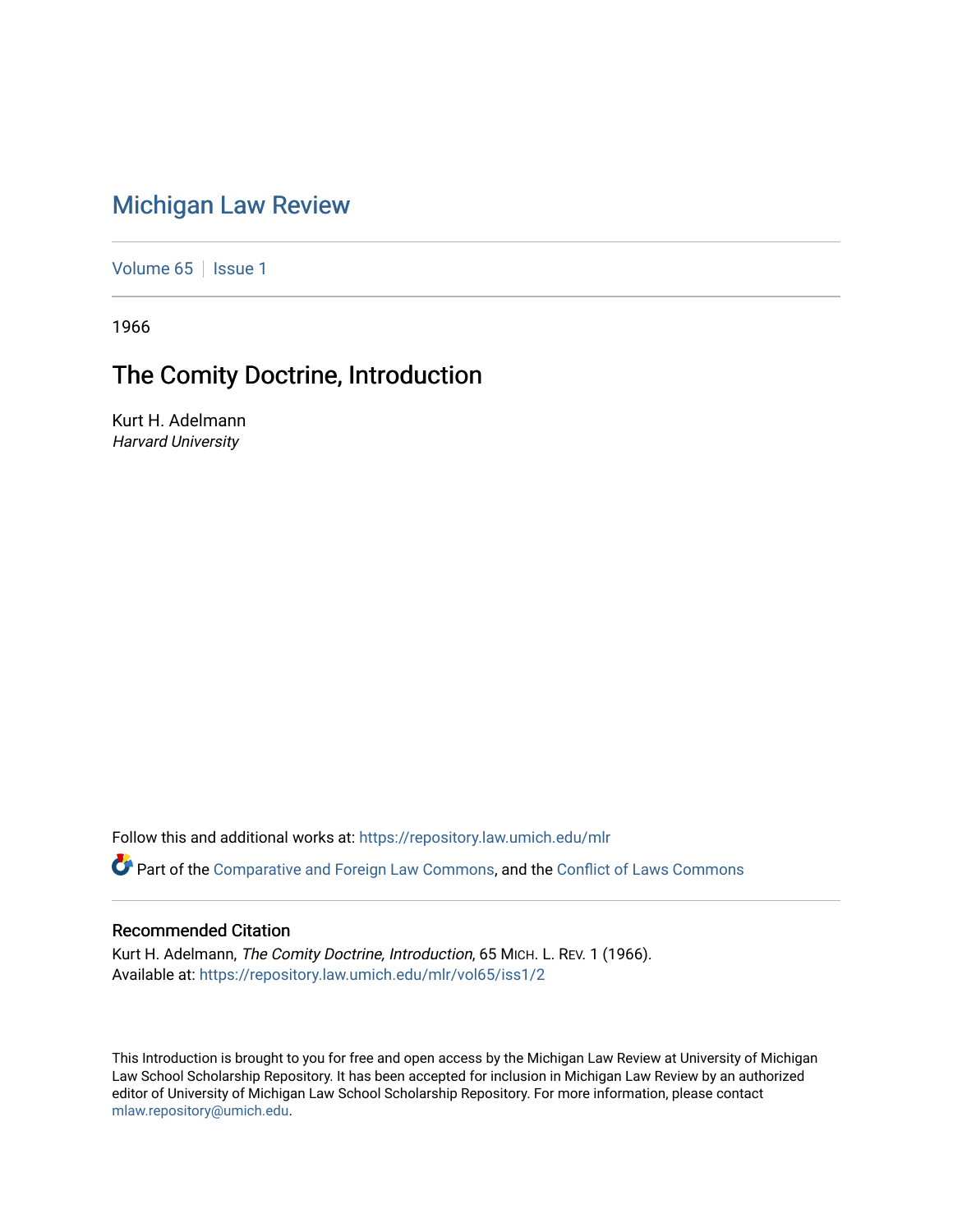## THE COMITY DOCTRINE<sup>†</sup>

### *Hessel E. Yntema\**

**INTRODUCTION** 

#### *Kurt H. Nadelmann\*\**

Hessel Yntema's Essay on the Comity Doctrine, published in a *Festschrift* in Europe, deals with the origin and the meaning-or meanings-of a doctrine which has had a truly extraordinary impact on American conflicts law. For this reason and because of the stature of the author, the Essay is entitled to a special place in our literature on the Conflict of Laws. The *Michigan Law Review* has decided, as a memorial to the great Michigan Scholar,<sup>1</sup> to reprint the Essay so that it may be more easily accessible.

Written for other purposes, the Essay does not discuss the place which the comity doctrine has occupied in American conflicts law. At the suggestion of the Editors, a short account of the historic travels of the comity doctrine is given as an introduction to the "domestication" of the Yntema Essay.

I

 $\mathbf{r}$ 

The Yntema Essay traces the origins of the comity doctrine to the writings of a group of Dutch jurists which appeared in the latter part of the seventeenth century. At that time, Scottish youth normally completed their academic education at the great universities in the Netherlands, so that the teachings of the Dutch jurists were known in Scotland. Eventually their works passed into the Scottish law libraries. The Reports of Scottish Decisions indicate that the Scottish Bar used the works of the Voets and Huber in their argu-

[I]

t Reprinted with permission from 2 VoM DEUTSCHEN ZUM EUROPAISCHEN RECHT, FESTSCHRIFT FÜR HANS DÖLLE 65 (von Caemmerer, Nikisch, and Zweigert eds., 1962). -Ed.

<sup>•</sup> The late Research Professor Emeritus of Comparative Law, Univerisity of Michigan.-Ed.

<sup>••</sup> Research Scholar and Member of the Law Faculty, Harvard University.-Ed. 1. On Hessel E. Yntema (1891-1966), see *Memorial Resolution by* Law *School Faculty,* 64 MICH. L. REv. 977 (1966). A biography and list of publications are found in XX.TH CENTURY COMPARATIVE AND CONFLICTS LAW-LEGAL ESSAYS IN HONOR OF HESSEL E. YNTEMA 533, 535-44 (Nadelmann, von Mehren, and Hazard eds., 1961).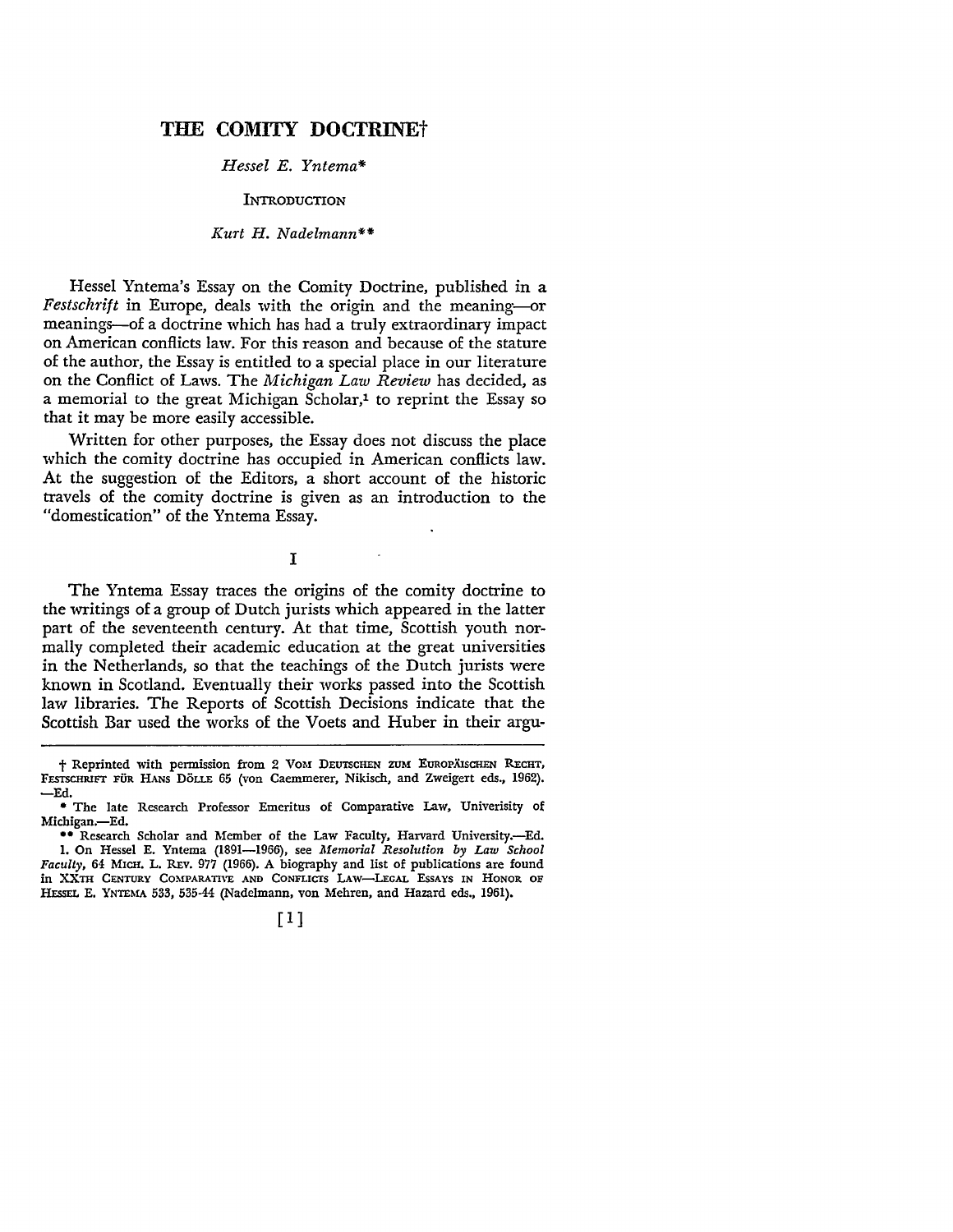ments in conflicts cases during the first part of the eighteenth century.<sup>2</sup>

The Scottish familiarity with the continental conflicts theories led to the eventual use of these theories in the courts in Westminster. Scottish appeals were heard in the House of Lords, and Scottish-trained lawyers were among the members of the Inns of Court. The comity doctrine of Huber made its entrance in the grand style. In *Robinson v. Bland,*3 argued in 1760 before Lord Mansfield, the issue was the legal status of a gambling debt won in France, valid under French law but invalid under English law. After an inconclusive argument, Lord Mansfield called attention to a distinction made between local and personal statutes.4 The reargument was by a new pair of lawyers. One, the Scottish-born and Scottish-trained Alexander Wedderburn-later Lord Loughborough -supported his presentation with references to Johannes Voet, Huber, Grotius, and Dumoulin.<sup>5</sup> Lord Mansfield, quoting a passage in Huber's *De Confiictu Legum,* rested his decision on views held by Huber.6 He also espoused Huber's view that a certain general principle of conflicts law to which he referred was established *ex comitate et jure gentium.*7 Lord Mansfield continued to refer to Huber in conflicts cases.<sup>8</sup>

The comity doctrine traveled across the Atlantic later in the eighteenth century. *Robinson v. Bland* must have been known to the American Bar even before independence. The Law Reports were held in the Chambers, and many a lawyer was a member of the Inns of Court.<sup>9</sup> Furthermore, a decision by Lord Mansfield was not likely to be overlooked. Judging from the available early Reports, Huber was quoted in the American courts at least from 1788.10 Indeed, references to *Robinson v. Bland,* or Huber, or both, are found in all conflicts decisions of the period.11 The text of Huber's *De* 

2. See Anton, *The Introduction in the English Practice of Continental Theories on the Conflict of Laws,* 5 INT'L &: COMP. L.Q. 534 (1956).

3. 1 W.Bl. 234, 256, 96 Eng. Rep. 120, 141, 2 Burr. 1077, 97 Eng. Rep. 717 (K.B. 1760).

4. 1 W.Bl. 234 at 246, 96 Eng. Rep. at 134.

5. *Id.* at 257, 96 Eng. Rep. at 141.

6. *Id.* at 259, 96 Eng. Rep. at 142, 2 Burr. 1077, 97 Eng. Rep. at 718.

7. *Id.* at 256, 96 Eng. Rep. at 140.

8. See Davies, *The Influence of Huber's De Conflictu Legum on English Private International Law,* 18 BRIT. YB. INT'L L. 49, 54 (1937).

9. See Aumann, The Changing American Legal System 67 (1940); 2 Chroust, The RlsE OF THE LEGAL PROFESSION IN AMERICA 3 (1965); WARREN, HISTORY OF THE AMERICAN BAR 188 (1911).

10. Camp v. Lockwood, 1 Dall. 393, 398 (Phila. County, Pa. C.P. 1788).

11. See Nadelmann, *Some Historical Notes on the Doctrinal Sources of American Conflicts Law,* in Jus ET LEx-FESTGABE FiiR MAX GUTZWILLER 263, 265 (Basel, 1959).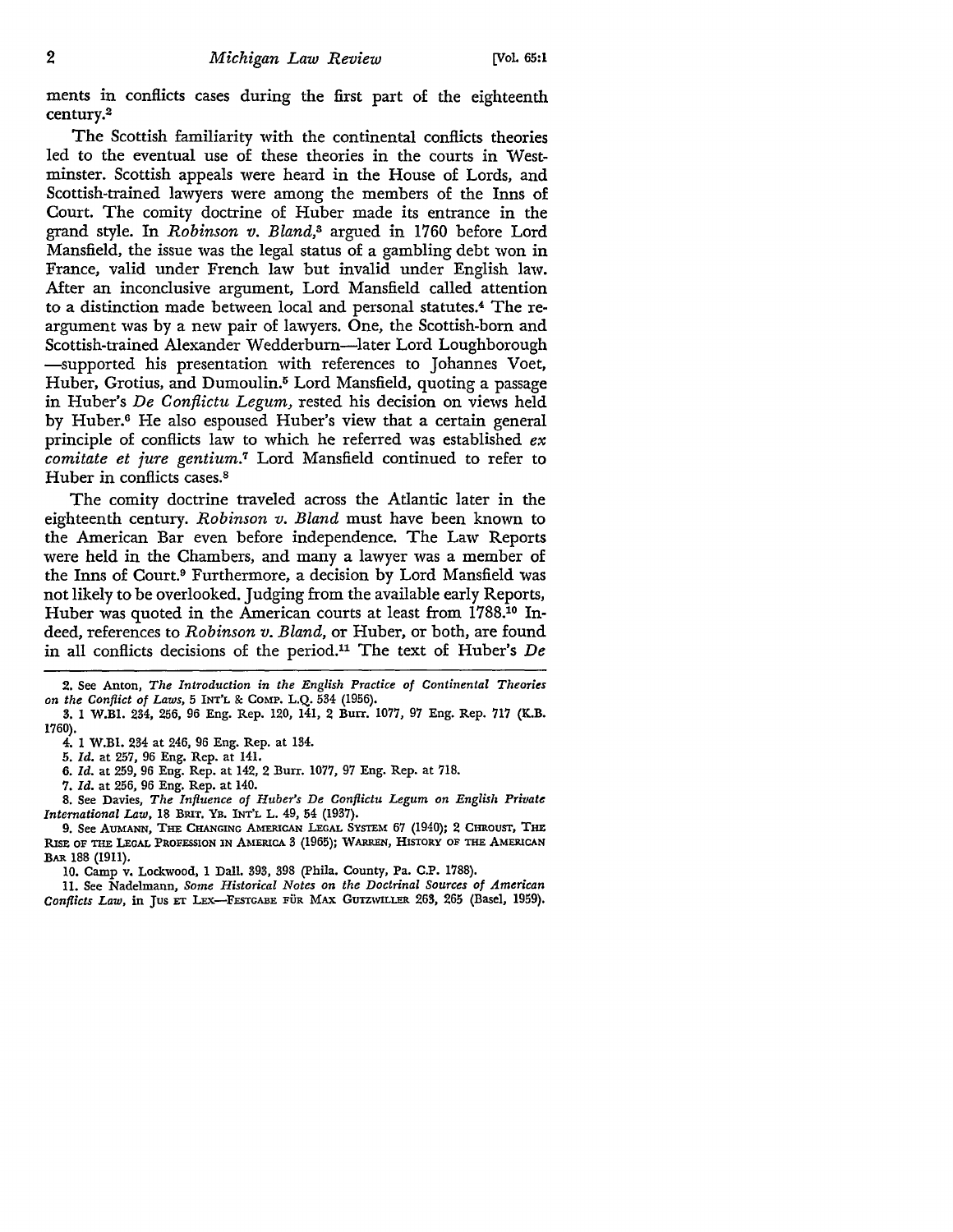November 1966] *Introduction* 3

*Confiictu Legum* must have been available. In a case before the Supreme Court of the United States in 1797, Alexander J. Dallas added a translation of the entire Huber sketch in a note to the report of the case.12 With this, the comity doctrine in the Huber version became part of the American law on conflicts. In 1799, Justice Bushrod Washington opened an opinion on circuit with a recital of Huber's three maxims.13 Story referred to Huber in his first conflicts case on circuit in 1812.14 Chancellor Kent had done so as early as 1801,15 and, in 1820, he characterized Huber's Essay as "everywhere received as containing a doctrine of universal law."16 *Ogden v. Saunders,11* decided in 1827, contained the first reference to Huber in a United States Supreme Court decision.18 When Story's *Commentaries on the Conflict of Laws* appeared in 1834, the author's choice of the comity doctrine as the theoretical basis for his treatment of the subject could not have come as a surprise to anyone.

Yet both the comity doctrine and Huber had already been subject to criticism. In Louisiana, the courts had to handle quite a number of conflicts cases. The local Bar relied on the distinction made by the Civilians between real statutes, which are of merely Jocal effect, and personal statutes, which go with the person and must be recognized everywhere. In 1827, in the famous case of *Saul v. His Creditors,19* the Louisiana Supreme Court refused to adopt the approach of the statutists. In an often-quoted opinion, Justice Porter declared that such a classification of the statutes was unmanageable, as was evidenced by the disagreements among the authors on classification, and that the attribution of binding effect to personal statutes was unacceptable. Instead, the comity doctrine was given the court's blessing.<sup>20</sup> The losing counsel in the case was Samuel Livermore, a New England lawyer who had become a prominent member of the Louisiana Bar. Using the materials collected in his brief, Livermore published a little book in 1828, *Dissertations Which Arise from the Contrariety of the Positive Laws of Different*  States and Nations, the first American text on Conflicts.<sup>21</sup> The text

- 14. Van Reimsdyk v. Kane, 28 Fed. Cas. 1062, 1063 (No. 16871) (C.C.D.R.I. 1812).
- 15. Van Scheick v. Edwards, 2 Johns. Cas. 355, 364-66 (N.Y. 1801).
- 16. Holmes v. Remsen, 4 Johns. Ch. Rep. 460, 469 (N.Y. 1820).
- 17. 25 U.S. (12 Wheat.) 212 (1827).
- 18. *Id.* at 360 (opinion of Johnson, J.).

19. 5 Martin (N.S.) 569 (La. 1827), reprinted in 4 PHILLIMORE, COMMENTARIES UPON INTERNATIONAL LAW, PRIVATE INTERNATIONAL LAw OR. COMITY 809 (1879 ed.).

20. *Id.* at 596, 4 PHILLIMORE *op. cit. supra* note 19, at 820-21. ·

21, See De Nova, *The First American Book on Conflict of Laws,* 8 AM. J. LEGAL HlsT. 136 (1964); *cf,* Nadelmann, *supra* note 11, at 269,

<sup>12.</sup> Emory v. Grenough, 3 U.S. (3 Dall.) 368, 369 n.(a) (1797). The sketch sets forth three maxims and gives about a dozen illustrations with references to decisions,

**<sup>13.</sup>** Banks v. Greenleaf, 2 Fed. Cas. 756 (No. 959) (C.C.D. Va. 1799).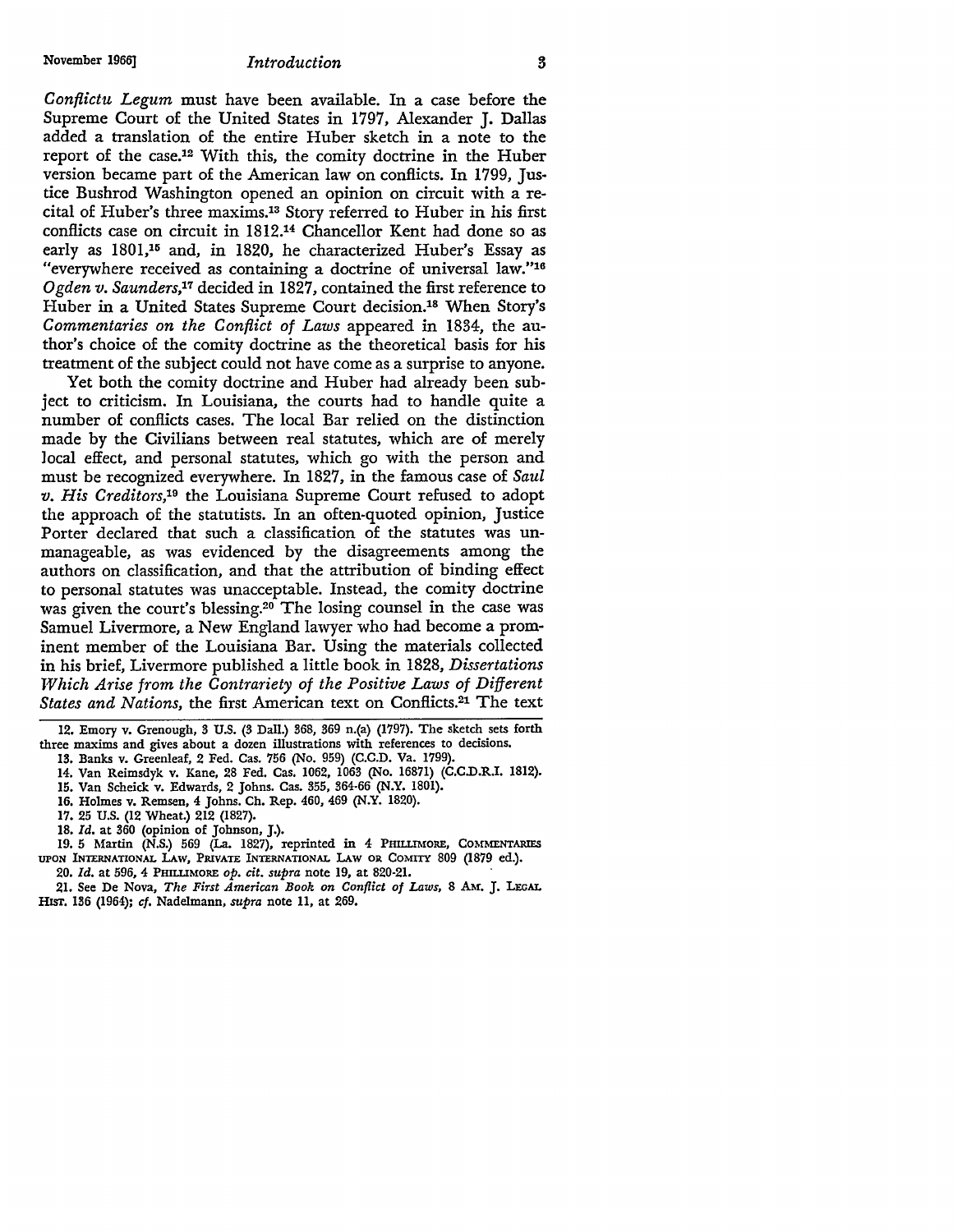explained the theory of the statutists and listed the leading authorities, including Rodenburg and the two Voets.22 The prominence given the comity theory in English and American decisions was declared unmerited and Huber was described as a writer without recognized standing.23 For Livermore, the imputation of the application of foreign law in some instances to the "comity of nations" was "grating to the ear when it proceeds from a court of justice."<sup>24</sup> The *Dissertations* received a favorable review in the *American Jurist and Law Magazine,25* and the passages containing the attack on Huber and the comity doctrine were quoted with approval.26 The quotation was followed by a rationalization by the unidentified reviewer: "[F]oreign laws are respected and adopted by our courts because they do in effect, in certain cases, become for the occasion a part of our laws."<sup>27</sup> This language is reminiscent of the local law theories of the 1920's.28

Joseph Story remained undisturbed by the criticisms addressed to the comity theory. The *Commentaries,* it will be remembered, start with a presentation of the three Huber maxims.29 Story conceded that "for its generality, the theory leaves behind many grave questions as to its application," but he deemed the theory commendable "in point of truth as well as simplicity."30 Story continued:

The true foundation on which the administration of international law must rest is that the rules which are to govern are those which arise from mutual interest and utility, from a sense of the inconveniences which would result from a contrary doctrine, and from a spirit of moral necessity to do justice, in order that justice may be done to us in return.<sup>31</sup>

Story's espousal in the classic *Commentaries3*2 of Huber's comity

- 24. LIVERMORE, *op. cit. supra* note 22, at 27.
- 25. 1 AM. JURIST 132 (1829).
- 26. *Id:* at 139.
- 27. *Id.* at 140.

28. See Cavers, *The Two "Local Law" Theories,* 63 HARv. L. REv. 822 (1950).

29, STORY, COMMENTARIES ON THE CONFLICT OF LAWS, FOREIGN AND DOMESTIC § **33,**  at 33 (1834) (ch. II: "General Maxims of International Jurisprudence').

30. *Id.* § 35, at 37.

31. *Id.* § 35, at 34; *cf.* Gutzwiller, *Le Developpement Historique du Droit Inter*national Privé, 29 HAGUE ACADÉMIE DE DROIT INTERNATIONAL, RECUELL DES COURS 291, 327, 353 (1929).

32. See Lorenzen, *Story's Commentaries on the Conflict of Laws-One Hundred Years After,* 48 HARV. L. REv. 15 (1934); Nadelmann, *Joseph Story's Contribution to American Conflicts Law-A Comment,* 5 AM. J. LEGAL HIST. 230 (1961).

<sup>22.</sup> LIVERMORE, DISSERTATIONS ON THE QUESTIONS WHICH ARISE FROM THE CON· TRARIETY OF THE POSITIVE LAWS OF DIFFERENT STATES AND NATIONS 8 (1828),

<sup>23.</sup> *Id.* at 12-13.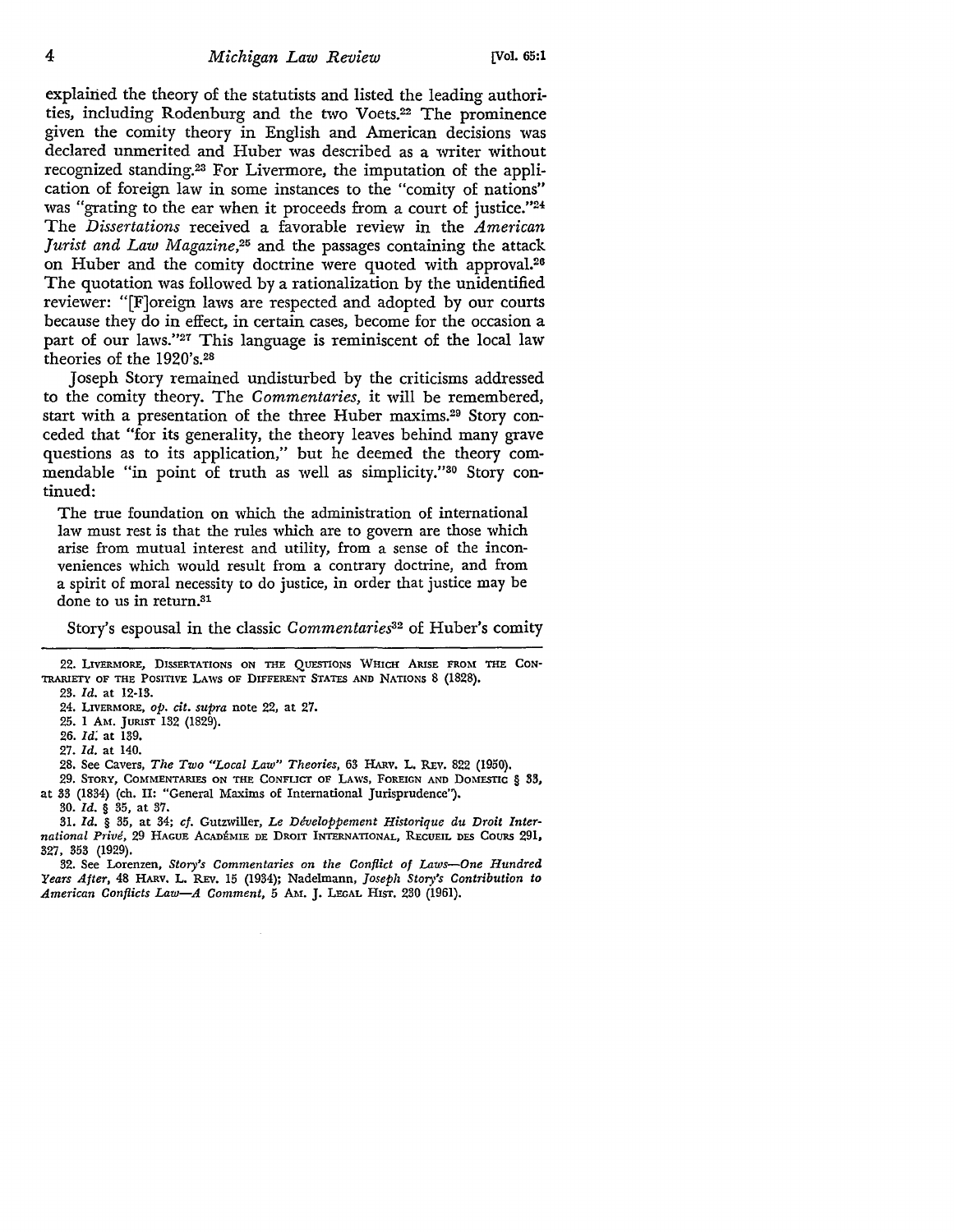doctrine as an explanation of the application of foreign law in proper cases resulted in a further spread of the comity doctrine. Acceptance of the *Commentaries* in England was immediate. A reprint was soon published in Edinburgh. On the continent, Jean Jacques Gaspar Foelix adopted Story's doctrinal approach for his *Traite de Droit International Prive,* which was first published in 1843, was printed in several editions, and was translated into both Spanish and Italian.33 A leading authority on Savigny has stressed that the Huber-Story internationalism greatly influenced Savigny,<sup>34</sup> whose own treatise, published in 1849 and available in French in 1851, was to dominate conflicts thinking in the civil law world for a long time.

In the Netherlands, interest in the Dutch school which originated the comity doctrine in the seventeenth century did not revive until the end of the nineteenth century.35 Edward Maurits Meijers, the great Dutch scholar and historian, gave proper credit to the influence of the Dutch school in his Lectures on the "History of the Basic Principles of Conflicts Law" at the Hague Academy in 1934.36 Since then, Professor Kollewijn's authoritative *History of Dutch Private International Law*37 has appeared, unfortunately available only in Dutch.

Of the original works, aside from Huber's sketch,<sup>38</sup> the rare tract by Paul Voet is available in reprint form.39 English translations of other basic works have been added40 to the many translations of the

34. See GUTZWILLER, DER EINFLUSS SAVIGNYS AUF DIE ENTWICKLUNG DES lNTERNATIONA-LEN PRIVATRECHTS llO (Freiburg, Switzerland 1923).

35. See SUIJLING, DE STATUTENTHEORIE IN NEDERLAND (Utrecht thesis 1893).

36. Meijers, *L'Histoire des Principes Fondamentaux du Droit International Prive,*  49 HAGUE ACADÉMIE DE DROIT INTERNATIONAL, RECUEIL DES COURS 543, 633-72 (1934); cf. VAN APELDOORN', INLEIDING TOT DE STUDIE VAN HET NEDERLANDSCHE RECHT 232 (15th ed. 1963).

37. Kollewijn, *Geschiedenis van de Nederlandsche Wetenschap van het Internationaal Privaatrecht tot 1880,* in GESCHIEDENIS DER NEDERLANDSCHE R.ECHTSWETEN· SCHAP 1, 52-161 (Amsterdam 1937). See also Dubbink, in KOSTERS & DUBBINK, ALGEMEENE DEEL VAN HET NEDERLANDSE INTERNATIONAAL PRIVAATRECHT 35 (1962); de Winter, Book Review, 1963 RECHTSGELEERD MAGAZIJN THEMIS 557, 560.

38. Reprints of Huber's *De Conflictu Legum* are found in SAVIGNY, PRIVATE INTER· NATIONAL LAW 508 (Guthrie transl. 2d ed., Edinburgh, 1880); 8 ZEITSCHRIFT FÜR INTER-NATIONALES PRIVAT- UND STRAFRECHT 192 (1898) (Fr. Meili); 13 ILL. L. REV. 401 (1919) (Lorenzen); 18 BRIT. YB. INT'L L. 64 (1937) (Davies).

39. Reprint of Paul Voet's *De Statutis Eorumque Concursu* in SAVIGNY, *op. cit. supra*  note 38, at 462.

40. The passage on conflicts in Huber's *Heedendaegse Rechtsgeleerthyt* may be found in 1 HUBER, THE JURISPRUDENCE OF MY TIME 11-17 (Percival Gane transl., Durban 1939). Johannes Voet's *De Statutis* may be found in 1 THE SELECTIVE VOET; BEING THE COMMENTARY ON THE PANDECTS [PARIS EDITION OF 1829] AND THE SUPPLEMENT

<sup>33.</sup> First published in Foelix' *Revue Etrangere* beginning December, 1839; last (4th) edition, by Demangeat, in 1866; Spanish translation in 1858; Italian in 1870. On Foeli.x and Story see Nadelmann, *De l'Organisation et de la ]uridiction des Cours de*  Justice, aux Etats-Unis d'Amérique, 30 B.U.L. REV. 382-85 (1950).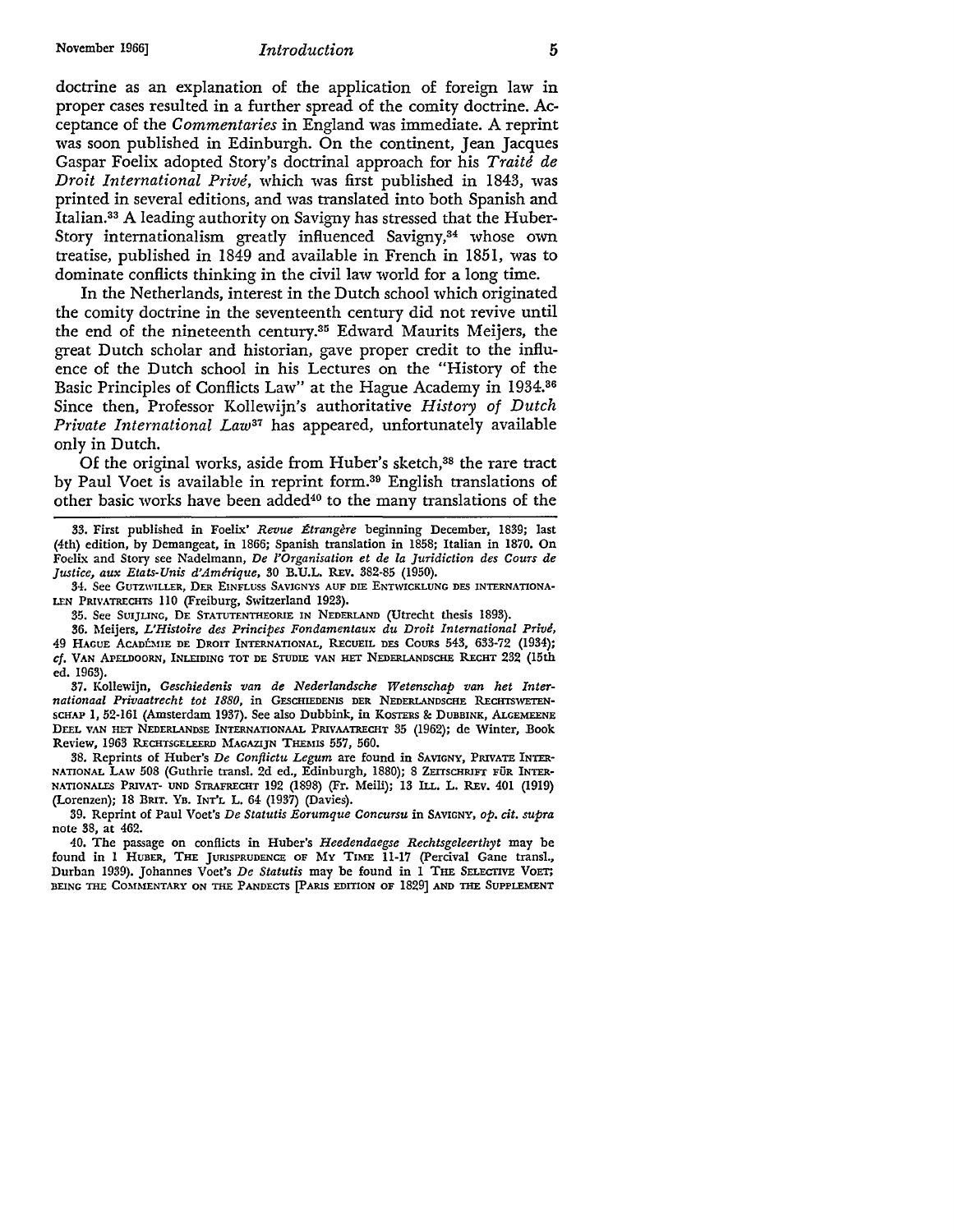6 *Michigan Law Review* [Vol. 65:1

Huber sketch.41 All of these translations were made in South Africa, where the Roman-Dutch law is still applied. At present, the world literature dealing with the comity doctrine, the influence of which is still felt in the United States,<sup>42</sup> continues to grow. Notwithstanding attacks from both the right and the left, the "comity" approach has kept its appeal in a field where doctrines are known for their poor chances of survival. Hessel Yntema's Essay is the most recentand a particularly valuable—addition to the literature.

II

The reasons which led Hessel Yntema to his own investigation of the origin of the comity doctrine are not difficult to imagine. Critics of the theory have taken advantage of the many meanings which can be attributed to *ex comitate,* especially if it is translated as "for reasons of comity." "Comity" is ridiculed easily by both dilettante and not so dilettante opponents. Especially when he happens to be of Dutch (Frisian) descent and proud of this ancestry, a scholar of the Yntema brand does not remain insensitive to this sort of attack, which is aimed, in fact, at fundamentals.

In his first Cooley Lecture, "The Historic Bases of Private International Law,"43 Hessel Yntema had made clear his stand with the "Internationalists." The new wave of territorialist argument which mounted in the 1950's added impetus to Yntema's long-held plan to examine the sources of the comity doctrine. Retirement from teaching brought more time for research. It is easily discernible from the Essay that the results of this investigation, especially the examination of the work of the "fellow-Frisian" Huber, satisfied Professor Yntema greatly.

Even before the Essay appeared in the *Festschrift,* the author took advantage of an opportunity to report to an American audience on his findings. This was in April, 1963, before the American Foreign Law Association, which had invited its Honorary Member

TO THAT WORK BY JOHANNES VAN DER LINDEN 97-120 (Percival Gane transl., Durban 1955).

<sup>41. 3</sup> U.S. (3 Dall.) 369 (1797); 13 ILL. L. REv. 375, 401 (1919) (with analysis by Lorenzen) (reprinted in LORENZEN, SELECTED ARTICLES ON THE CONFLICT OF LAWS 136, 162 (1947)}; 18 BRIT. YB. lNT'L L. 49, 64 (1937) (with analysis by Davies). A translation into Portuguese appeared in Rio de Janeiro in 1959 (diligence of Dr. Haroldo Valladão).

<sup>42.</sup> The internationalist approach with a safety valve apparently has special appeal to the American mind.

<sup>43. 2</sup> AM. J. COMP. L. 297 (1953), reprinted in SELECTED READINGS ON CONFLICT OF LAWS 30 (Kulp ed. 1956). See also Yntema, *Dicey: An American Comment*, 4 INT'L L.Q. 1, 4 (1951); Yntema, *The Objectives of Private International Law,* 35 CAN, B. R.Ev. 721, 723 (1957).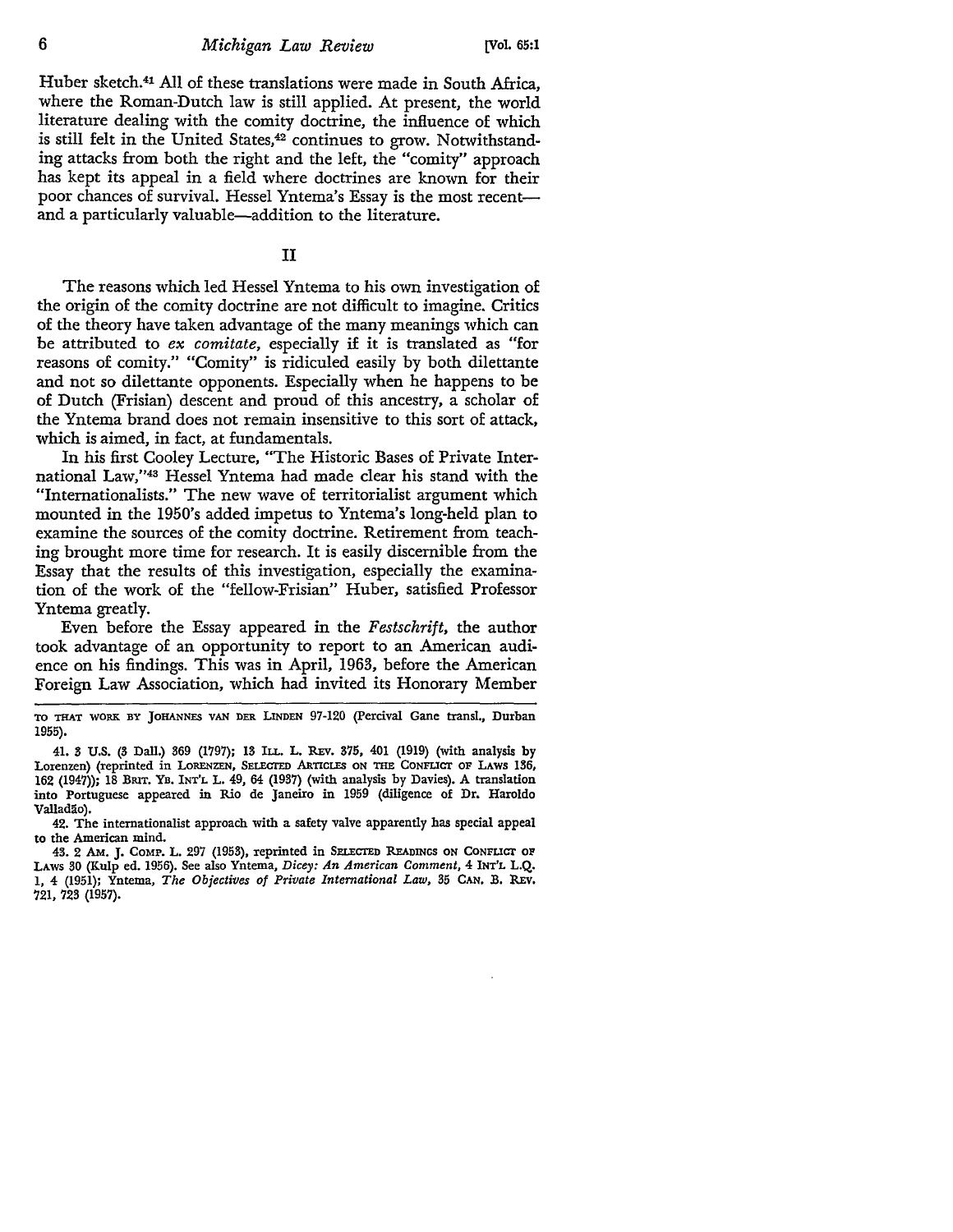### November 1966] *Introduction* 7

to address its Annual Meeting. The second part of his paper, "Basic Issues in Conflicts Law," which later appeared in the *American Journal of Comparative Law,*44 itself one of Professor Yntema's creations, summarizes the findings of the origins of the comity doctrine and closes with observations on the relevance of the findings for contemporary conflicts thinking. On this occasion, reproduction of his observations seems to be fitting.

[I]t may be observed that the works since 1700 which have had the widest and most lasting influence have followed the basic ideas in Huber's conception: the postulate of territorial sovereignty, extraterritorial recognition of the effects of laws on principles defined by a common law derived from practice, and the exception on the ground of prejudice to local interests. Despite this, in the current scene, various factors favor notions related to that of comity, which in the end negate the existence or even the possibility of a rule of law governing international transactions, except as defined by the municipal law of each territorial state. The conception of an international community of law, such as Story and Savigny looked to develop, has well-nigh vanished as a result of the multiplication of legal materials, to some extent codified, in each country.  $\ldots$ 

This trend has been accentuated, especially, in this country, by the theories that came in vogue concerning the nature of law and of judicial process. As a result of the vast extension of legislation and administrative regulation as the chief instruments of modern government, law tends to be conceived in terms of authoritative prescriptions dictated on grounds of expediency in the national interest, and it is assumed that such prescriptions, including those in the Constitution, and the interstitial customary principles, are what the Courts say they are. The logical conclusion of this pragmatic doctrine is the local law theory, that there is no law but that of the territorial sovereign. This of course is a truism, which does not answer in the specific case of conflict of laws what law should be applied. In consequence, certain palliatives are offered, some of which seem worse than the original premise: that conflicts of laws are areas of no law, which must be resolved in each instance on equitable or policy grounds by the courts; or that they should be decided by a calculus of governmental interests, a vague and perverse idea, suggesting that laws are made for bureaucracy; or most recently that, discarding experience, we should start all over again with the *lex fori* as the premise for the elaboration of new rules for the emerging world.

As this suggests, the difference between the two doctrines of conflicts law in the Netherlands in the Seventeenth Century, to which attention has been invited, is a problem of current concern. The intellectual descendants of Grotius and Huber dispute with the

<sup>44. 12</sup> AM. J. COMP. L. 474 (1963).